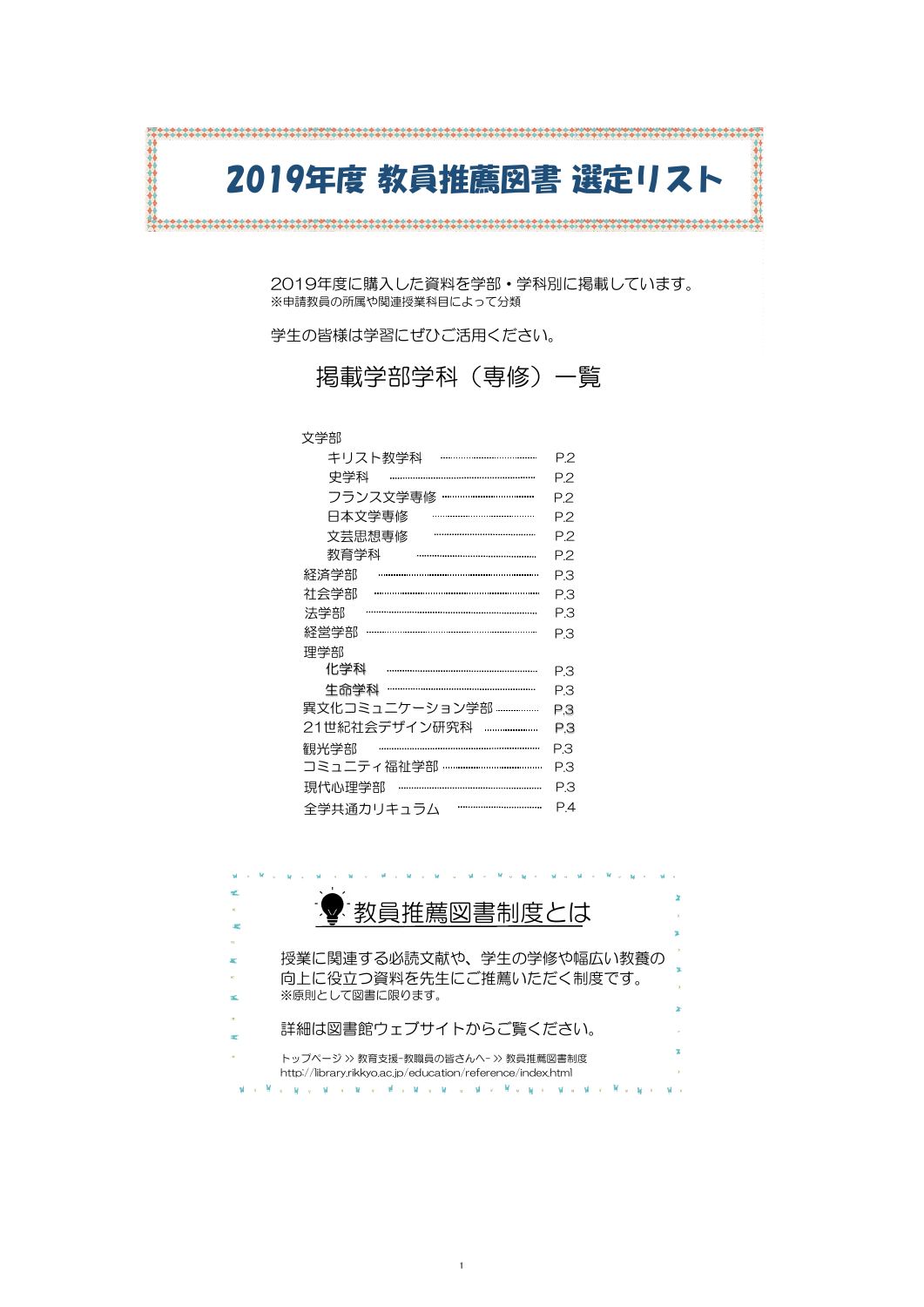## 文学部 キリスト教学科

| 書名                                                                                                                                               | 出版社                            | <b>ISBN</b>   | 授業関連    | 備考 |
|--------------------------------------------------------------------------------------------------------------------------------------------------|--------------------------------|---------------|---------|----|
| Archaeological Theory Today.                                                                                                                     | Polity Pr                      | 9780745653075 |         |    |
| Children in Ancient Israel : The Hebrew Bible and Mesopotamia in Comparative Perspective.                                                        | Oxford Univ Pr                 | 9780198784210 |         |    |
| Contemporary Archaeology in Theory: The New Pragmatism.                                                                                          | <b>Blackwell Pub</b>           | 9781405158534 |         |    |
| Exploring the Holy Land: 150 Years of the Palestine Exploration Fund.                                                                            | Equinox                        | 9781781797068 |         |    |
| Hasmonean Realities Behind Ezra, Nehemiah, and Chronicles.                                                                                       | Society of Biblical Literature | 9780884143079 |         |    |
| How Old Is the Hebrew Bible? : A Linguistic, Textual, and Historical Study.                                                                      | Yale Univ Pr                   | 9780300234886 |         |    |
| On Dating Biblical Texts to the Persian Period: Discerning Criteria and Establishing Epochs.                                                     | Mohr Siebeck                   | 9783161556500 |         |    |
| Religion and Atheism: Beyond the Divide.                                                                                                         | Routledge                      | 9781138891913 | $\circ$ |    |
| Tell It in Gath: Studies in the History and Archaeology of Israel: Essays in Honor of Aren M.<br>Maeir on the Occasion of His Sixtieth Birthday. | Zaphon                         | 9783963270321 |         |    |

#### 文学部 史学科

| 書名                                                 | 出版社                  | <b>ISBN</b>   | 授業関連    | 備考    |
|----------------------------------------------------|----------------------|---------------|---------|-------|
| 『万葉集』と東アジア                                         | 竹林舎                  | 9784902084795 |         |       |
| A Companion to Colonial America.                   | <b>Blackwell Pub</b> | 9781405149853 |         |       |
| A Companion to the American Revolution.            | <b>Blackwell Pub</b> | 9781405116749 |         |       |
| A Companion to the Gilded Age and Progressive Era. | Wiley-Blackwell      | 9781118913963 |         |       |
| Companion to 20th-Century America.                 | <b>Blackwell Pub</b> | 9781405156523 |         |       |
| アニメで読む世界史                                          | 山川出版社 (千代田区)         | 9784634640542 |         |       |
| アニメで読む世界史. 2                                       | 山川出版社 (千代田区)         | 9784634640740 |         |       |
| 院政期高野山と空海入定伝説                                      | 同成社                  | 9784886212559 |         |       |
| 近代化する金閣:日本仏教教団史講義                                  | 法蔵館                  | 9784831863768 |         |       |
| 古代の都城と交通                                           | 竹林舎                  | 9784902084788 |         |       |
| 古代の文字文化                                            | 竹林舎                  | 9784902084740 |         |       |
| 身体を売ったらサヨウナラ : 夜のオネエサンの愛と幸福論                       | 幻冬舎                  | 9784344026803 |         |       |
| 世界史との対話:70時間の歴史批評.上                                | 地歴社                  | 9784885272035 |         |       |
| 世界史との対話: 70時間の歴史批評. 中                              | 地歴社                  | 9784885272097 |         |       |
| 世界史との対話:70時間の歴史批評.下                                | 地歴社                  | 9784885272103 |         |       |
| 相国寺史. 第1巻: 史料編中世. 1                                | 法蔵館                  | 9784831852519 |         |       |
| 中世村落と地域社会:荘園制と在地の論理                                | 高志書院                 | 9784862151575 | $\circ$ |       |
| 東大寺要録.一                                            | 東大寺                  | 9784831852014 |         |       |
| 澤田教一故郷と戦場                                          | 羽鳥書店                 | 9784904702642 |         |       |
| 華僑華人の事典                                            | 丸善出版                 | 9784621301760 |         | ebook |

#### 文学部 文学科 フランス文学専修

| 書名                                                                                   | 出版社              | <b>ISBN</b>   | 授業関連 | 備考  |
|--------------------------------------------------------------------------------------|------------------|---------------|------|-----|
| "結婚"をやめたパリジェンヌたち                                                                     | 産業編集センター         | 9784863112131 |      |     |
| 1000日のアン                                                                             | 復刻シネマライブラリー      |               | О    | 視聴覚 |
| Celtic Myth in the 21st Century: The Gods and Their Stories in a Global Perspective. | Univ of Wales Pr | 9781786832054 |      |     |
| Du Cheval au Bestiaire Merveilleux.                                                  | Le Cosmogone     | 9782810302338 |      |     |
| Reussir le Delf A1.                                                                  | <b>Didier</b>    | 9782278064472 |      |     |
| Reussir le Delf A2, CD Audio Inclus.                                                 | <b>Didier</b>    | 9782278064489 |      |     |
| Reussir le Delf B1. CD Audio Inclus.                                                 | <b>Didier</b>    | 9782278064496 |      |     |
| Reussir le Delf B2. CD Audio Inclus.                                                 | <b>Didier</b>    | 9782278064502 |      |     |
| エクスカリバー最後の閃光:小説アーサー王物語.上                                                             | 原書房              | 9784562056248 |      |     |
| エクスカリバー最後の閃光:小説アーサー王物語.下                                                             | 原書房              | 9784562056255 |      |     |
| ゼロからわかるケルト神話とアーサー王伝説                                                                 | イースト・プレス         | 9784781617343 |      |     |
| ドラゴンの教科書:神話と伝説と物語                                                                    | 原書房              | 9784562056774 |      |     |
| パリが楽しくなる!かんたんフランス語                                                                   | パイインターナショナル      | 9784756248305 |      |     |
| フランス語日記                                                                              | 三修社              | 9784384059229 |      |     |
| ロクス・アモエヌス                                                                            | 大和プレス            | 9784582620665 |      |     |
| 幻影の足                                                                                 | 思潮社              | 9784783731764 |      |     |
| 女たちの声                                                                                | 羽鳥書店             | 9784904702772 |      |     |
| 小説アーサー王物語 エクスカリバーの宝剣. 上                                                              | 原書房              | 9784562056200 |      |     |
| 小説アーサー王物語 エクスカリバーの宝剣.下                                                               | 原書房              | 9784562056217 |      |     |
| 小説アーサー王物語 神の敵アーサー.上                                                                  | 原書房              | 9784562056224 |      |     |
| 小説アーサー王物語 神の敵アーサー.下                                                                  | 原書房              | 9784562056231 |      |     |
| 超訳モンテーニュ中庸の教え                                                                        | ディスカヴァー・トゥエンティワ  | 9784799324196 |      |     |
| 描かれた手術: 19世紀外科学の原理と実際およびその挿画                                                         | 河出書房新社           | 9784309255798 |      |     |
| 木の戦い                                                                                 | エクリ              | 9784990330880 |      |     |
| 例文で覚えるフランス語熟語集                                                                       | 白水社              | 9784560087862 |      |     |

## 文学部 文学科 日本文学専修

|                                | шлхт | <b>SBN</b>    | 立宗长门半 |  |
|--------------------------------|------|---------------|-------|--|
|                                | 講談社  | 9784062582179 |       |  |
| ,0巻:浮舟<br>し セクカニアぶ<br>- 全羽刀三至一 | 勉誠出版 | 1606          |       |  |

## 文学部 文学科 文芸思想専修

| 書名                       | 出版社     | <b>ISBN</b>   | 授業関連 | 備考 |
|--------------------------|---------|---------------|------|----|
| 「心」と「理」をめぐる朱熹思想構造の研究     | 汲古書院    | 9784762927416 |      |    |
| 「即今自立」の哲学:陸九淵心学再考        | 研文出版    | 9784876362684 |      |    |
| 語り合う〈良知〉たち:王龍溪の良知心学と講学活動 | 研文出版    | 9784876364329 |      |    |
| 朱熹修養論の研究                 | 麗澤大学出版会 | 9784892056321 |      |    |
| 福田殖著作選. 1: 宋元明の朱子学と陽明学   | 研文出版    | 9784876364152 |      |    |
| 福田殖著作選 . 2 : 日本と朝鮮の朱子学   | 研文出版    | 9784876364114 |      |    |
| 仏教と儒教                    | 研文出版    | 9784876361144 |      |    |

# 文学部 教育学科

|                               | 出版社     | <b>ISBN</b>   | 授業関連 |       |
|-------------------------------|---------|---------------|------|-------|
| 子どもたちは教室で何を学ぶのか:教育実践論から学習実践論へ | 東京大学出版会 | 9784130530880 |      |       |
| 文化心理学:発達・認知・活動への文化-歴史的アプローチ   | 新曜社     | 9784788508170 |      |       |
| 教育社会学事典                       | 丸善出版    | 9784621302330 |      | ebook |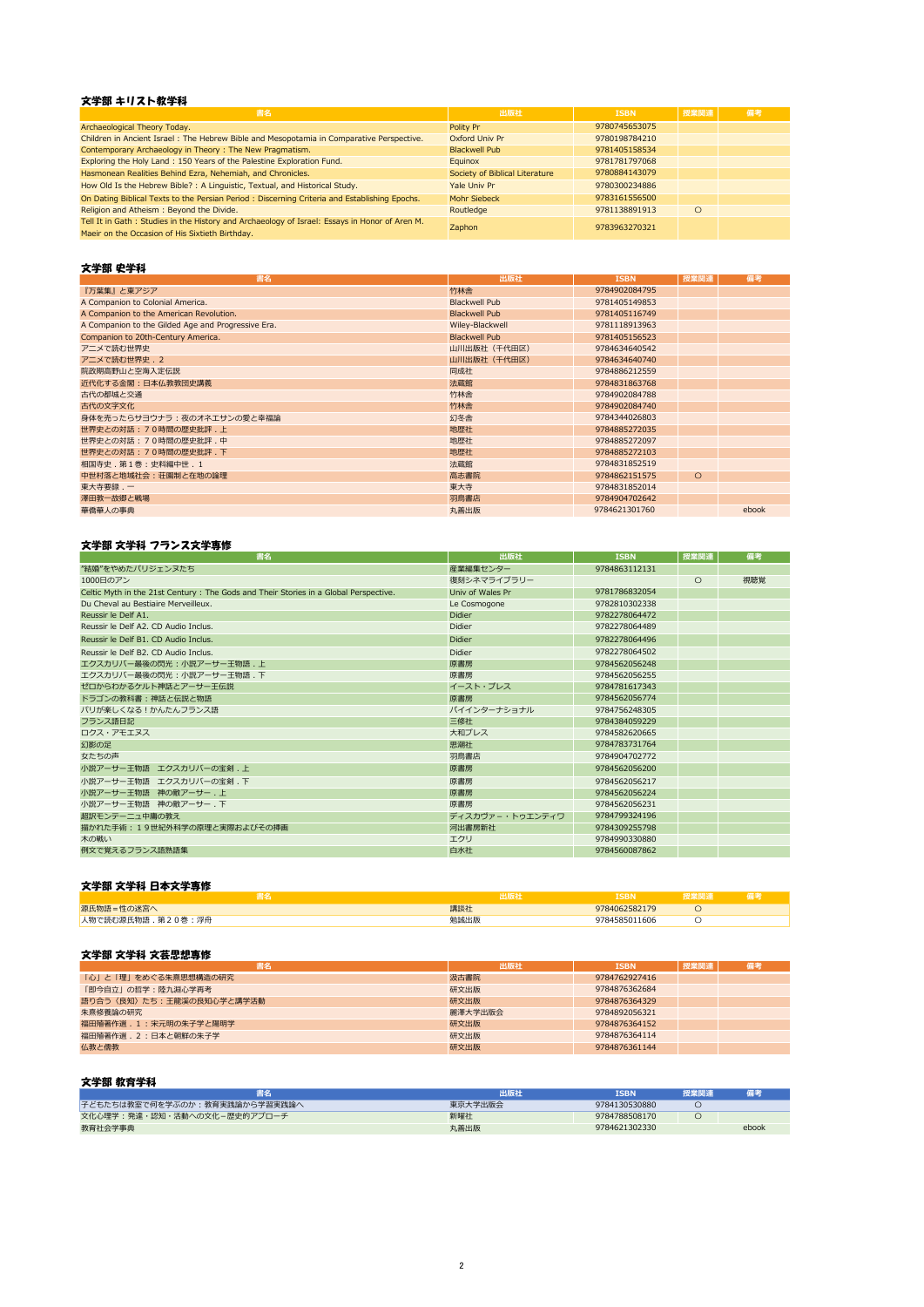| ---------                    | 出版社   | ISBN          | 授業関連 |  |
|------------------------------|-------|---------------|------|--|
| チーム・オブ・チームズ:複雑化する世界で戦うための新原則 | 日経BP社 | 9784822251543 |      |  |
| 日商原価計算初級テキスト:予想問題3回分付き       | 中央経済社 | 9784502275616 |      |  |

#### 社会学部

|                                                                            | 出版社                          | <b>ISBN</b>   | 授業関連 | - 備考 |
|----------------------------------------------------------------------------|------------------------------|---------------|------|------|
| Research Methods in Anthropology: Qualitative and Quantitative Approaches. | Rowman & Littlefield Pub Inc | 9781442268883 |      |      |
| ハワイアン・プライド:今を生きるハワイ人の民族誌                                                   | 教友社(習志野)                     | 9784907991562 |      |      |
| 原爆をまなざす人びと:広島平和記念公園八月六日のビジュアル・エスノグラフ                                       | 新曜社                          | 9784788515857 |      |      |
| 生きた証回顧録                                                                    | 岩手県大槌町                       |               |      |      |

#### 法学部

| -----                         |             |               |      |       |
|-------------------------------|-------------|---------------|------|-------|
|                               | 出版社         | ISBN          | 授業関連 |       |
| はじめてでも読みこなせる英文契約書             | 明日香出版社      | 9784756920034 |      |       |
| 公正 (新版)                       | 中信出版社       | 9787508636238 |      |       |
| 否定と肯定                         | <b>TWIN</b> |               |      | 視聴覚   |
| 法学教室 2012年版~2015年版 (379~426号) | 有斐閣         |               |      | ebook |

| 書名                    | 出版社    | ISBN          | ■ 授業関連 N | 備考 |
|-----------------------|--------|---------------|----------|----|
| マーケティング/IT経営:中級受験用    | 中央経済社  | 9784502261411 |          |    |
| マネジメント:中級受験用          | 中央経済社  | 9784502124310 |          |    |
| 経営学検定試験(初級)過去問題・解答・解説 | 日本経営協会 |               |          |    |
| 経営財務:中級受験用            | 中央経済社  | 9784502131318 |          |    |

|                                                 | 出版社              | <b>ISBN</b>   | 7. 授業関連 、 | - 備考  |
|-------------------------------------------------|------------------|---------------|-----------|-------|
| Q&Aで解決化学品のGHS対応SDSをつくる本: JIS Z 7252/7253:2019準拠 | 丸善出版             | 9784621304211 |           |       |
| - コレラ、クロロホルム、医の科学 : 近代疫学の創始者ジョン・スノウ -           | メディカル・サイエンス・インター | 9784815701734 |           |       |
| 化学物質のリスク評価がわかる本                                 | 丸善出版             | 9784621086087 |           |       |
| 人工知能事典                                          | 共立出版             |               |           | ebook |

| 3 T.                | --          | <b>SBN</b> | $\sim$ |  |
|---------------------|-------------|------------|--------|--|
| 抗菌<br>支術利用<br>השחור | $1110 - 11$ | 10112      |        |  |

| 書名                                                               | 出版社                     | <b>ISBN</b>   | 授業関連    | 備考 |
|------------------------------------------------------------------|-------------------------|---------------|---------|----|
| Eye tracking in audiovisual translation                          | Aracne                  | 9788854849136 |         |    |
| James Joyce and Genetic Criticism: Genesic Fields.               | Brill Rodopi            | 9789004364271 |         |    |
| James Joyce's manuscripts & letters at the University of Buffalo | University of Buffalo   |               |         |    |
| John Banville.                                                   | <b>Bucknell Univ Pr</b> | 9781611488722 |         |    |
| Joycean Murmoirs.                                                | The Lilliput Press Ltd  | 9781843511250 |         |    |
| One by One in the Darkness.                                      | Faber & Faber           | 9780571298808 |         |    |
| The Necessary Fiction : Life with James Joycesulysses.           | Natl Book Network       | 9781911454397 |         |    |
| Useless Joyce: Textual Functions, Cultural Appropriations.       | Univ of Toronto Pr      | 9781487502508 |         |    |
| Work in Hand: Script, Print, and Writing, 1690-1840.             | Oxford Univ Pr          | 9780198789185 |         |    |
| Zainichi Cinema: Korean-in-Japan Film Culture.                   | Palgrave Macmillan      | 9783319408767 | $\circ$ |    |
| コミュニケーションテクスト分析:フランス学派による言説分析への招待                                | ひつじ書房                   | 9784894768840 | O       |    |
| 教養としての世界史の学び方                                                    | 東洋経済新報社                 | 9784492062111 | O       |    |

|        | 电隔对  | <b>TCDN</b>   | <b>CALL COLORA</b> | --  |
|--------|------|---------------|--------------------|-----|
|        | лин  | <u>LJDIY</u>  | . <u>.</u>         | . . |
| リスク学事典 | l善出版 | 9784621303818 |                    |     |

| 書名                             | 出版社     | <b>ISBN</b>   | 授業関連 | 備考 |
|--------------------------------|---------|---------------|------|----|
| ビジネス・アカウンティング:財務諸表から経営を読み解く    | 中央経済社   | 9784502306419 |      |    |
| マーケティング戦略                      | 有斐閣     | 9784641220782 |      |    |
| 創造された「故郷」:ケーニヒスベルクからカリーニングラードへ | 岩波書店    | 9784000237383 |      |    |
| 帝国航路を往く:イギリス植民地と近代日本           | 岩波書店    | 9784000283854 |      |    |
| 道具としてのファイナンス                   | 日本実業出版社 | 9784534039484 |      |    |

| 書名                                       | 出版社     | <b>ISBN</b>   | 授業関連 | 備考 |
|------------------------------------------|---------|---------------|------|----|
| A General World Environmental Chronology | すいれん舎   | 9784863693630 |      |    |
| あの頃、ボクらは少年院にいた:セカンドチャンス!16人のストーリー        | 新科学出版社  | 9784915143588 |      |    |
| バングラデシュ農村にみる外国援助と社会開発                    | 日本評論社   | 9784535558496 |      |    |
| 原子力総合年表:福島原発震災に至る道                       | すいれん舎   | 9784863692473 | С    |    |
| 少年犯罪はどのように裁かれるのか。:成人犯罪への道をたどらせないために      | 合同出版    | 9784772613781 |      |    |
| 星野道夫 永遠の祈り:共生の未来を目指して                    | でくのぼう出版 | 9784434258480 |      |    |

|                                                                  |           | <b>ISBN</b>   | 授業関連 |  |
|------------------------------------------------------------------|-----------|---------------|------|--|
| Attachment Centered Play Therapy.                                | Routledge | 9781138293557 |      |  |
| Freudian Dictionary: A Comprehensive Guide to Freudian Concepts. | Routledge | 9780367151034 |      |  |
| Intersubjective Self Psychology: A Primer.                       | Routledge | 9781138354531 |      |  |

#### コミュニティ福祉学部

## 現代心理学部心理学科

# 21世紀社会デザイン研究科

#### 経済学部

#### 経営学部

## 異文化コミュニケーション学部

#### 理学部化学科

#### 理学部生命学科

#### 観光学部